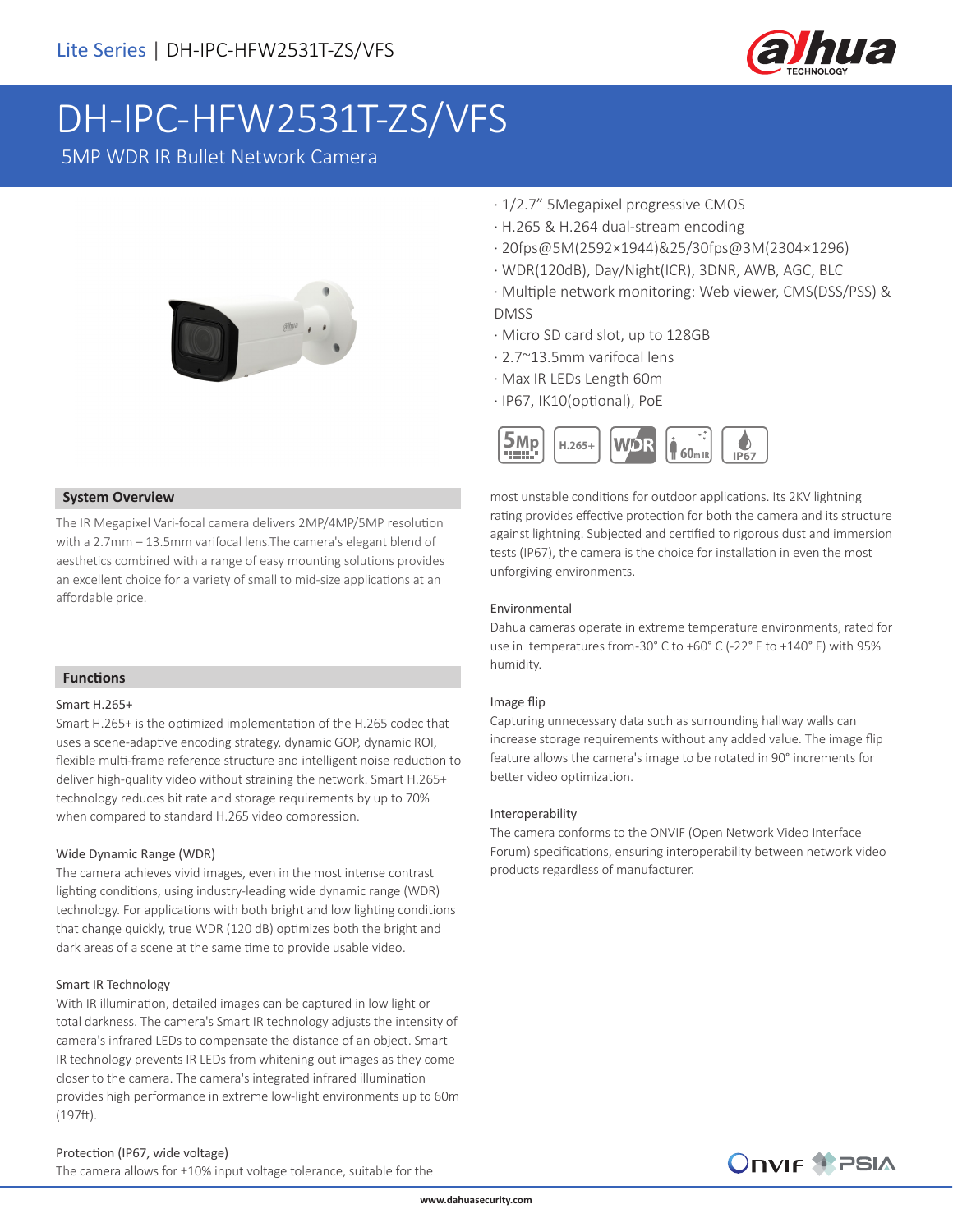# **Lite Series** | DH-IPC-HFW2531T-ZS/VFS

# **Technical Specification**

| Camera                          |      |                                                                                                                                                                                          |            |            |           |
|---------------------------------|------|------------------------------------------------------------------------------------------------------------------------------------------------------------------------------------------|------------|------------|-----------|
| Image Sensor                    |      | 1/2.7" 5Megapixel progressive CMOS                                                                                                                                                       |            |            |           |
| <b>Effective Pixels</b>         |      | 2592(H) x1944(V)                                                                                                                                                                         |            |            |           |
| RAM/ROM                         |      | 512MB/32MB                                                                                                                                                                               |            |            |           |
| <b>Scanning System</b>          |      | Progressive                                                                                                                                                                              |            |            |           |
| <b>Electronic Shutter Speed</b> |      | Auto/Manual, 1/3~1/100000s                                                                                                                                                               |            |            |           |
| Minimum Illumination            |      | 0.02Lux/F1.6( Color, 1/3s, 30IRE)<br>0.2Lux/F1.6( Color, 1/30s, 30IRE)<br>0Lux/F2.0(IR on)                                                                                               |            |            |           |
| S/N Ratio                       |      | More than 50dB                                                                                                                                                                           |            |            |           |
| <b>IR Distance</b>              |      | Distance up to 60m(197ft)                                                                                                                                                                |            |            |           |
| IR On/Off Control               |      | Auto/ Manual                                                                                                                                                                             |            |            |           |
| <b>IR LEDS</b>                  |      | 4                                                                                                                                                                                        |            |            |           |
| Lens                            |      |                                                                                                                                                                                          |            |            |           |
| Lens Type                       |      | Motorized(-ZS), Manual(-VFS)                                                                                                                                                             |            |            |           |
| Mount Type                      |      | Board-in                                                                                                                                                                                 |            |            |           |
| Focal Length                    |      | $2.7$ mm $^{\sim}$ 13.5mm                                                                                                                                                                |            |            |           |
| Max. Aperture                   |      | F1.4                                                                                                                                                                                     |            |            |           |
| Angle of View                   |      | H:95°~27°, V:70°~20°                                                                                                                                                                     |            |            |           |
| <b>Focus Control</b>            |      | Motorized(-ZS), Manual(-VFS)                                                                                                                                                             |            |            |           |
| Close Focus Distance            |      | 0.3 <sub>m</sub>                                                                                                                                                                         |            |            |           |
|                                 | Lens | Detect                                                                                                                                                                                   | Observe    | Recognize  | Identify  |
| <b>DORI Distance</b>            | W    | 64m(210t)                                                                                                                                                                                | 26m(85ft)  | 13m(43ft)  | 6m(20ft)  |
|                                 | T    | 222m(728ft)                                                                                                                                                                              | 89m(292ft) | 44m(144ft) | 22m(72ft) |
| PTZ                             |      |                                                                                                                                                                                          |            |            |           |
| Pan/Tilt Range                  |      | Pan:0° ~360°;Tilt:0° ~90°;Rotation:0° ~360°                                                                                                                                              |            |            |           |
| Video                           |      |                                                                                                                                                                                          |            |            |           |
| Compression                     |      | H.265+/H.265/H.264+/H.264                                                                                                                                                                |            |            |           |
| <b>Streaming Capability</b>     |      | 2 Streams                                                                                                                                                                                |            |            |           |
| Resolution                      |      | 5M(2592 x1944)/4M(2688x1520)/<br>(2560×1440)/(2304x1296)/1080P(1920x1080)/<br>SXGA(1280×1024)/1.3M(1280×<br>960)/720P(1280×720)/D1(704×576/704×480)/<br>VGA(640×480)CIF(352×288/352×240) |            |            |           |
| <b>Frame Rate</b>               |      | 5M (1 $\approx$ 20fps)/3M(1 $\approx$ 25/30fps)                                                                                                                                          |            |            |           |
|                                 |      | D1/CIF(1 ~ 25/30fps)                                                                                                                                                                     |            |            |           |
| <b>Bit Rate Control</b>         |      | CBR/VBR                                                                                                                                                                                  |            |            |           |
| <b>Bit Rate</b>                 |      | H.265: 12K ~ 8448Kbps<br>H.264: 32K $\sim$ 10240Kbps                                                                                                                                     |            |            |           |
| Day/Night                       |      | Auto(ICR) / Color / B/W                                                                                                                                                                  |            |            |           |
| <b>BLC Mode</b>                 |      | BLC / HLC / WDR(120dB)                                                                                                                                                                   |            |            |           |

| <b>White Balance</b>                          | Auto/Natural/Street Lamp/Outdoor/Manual                                                   |  |  |  |
|-----------------------------------------------|-------------------------------------------------------------------------------------------|--|--|--|
| Gain Control                                  | Auto/Manual                                                                               |  |  |  |
| Noise Reduction                               | 3D DNR                                                                                    |  |  |  |
| <b>Motion Detetion</b>                        | Off / On (4 Zone, Rectangle)                                                              |  |  |  |
| Region of Interest                            | Off / On (4 Zone)                                                                         |  |  |  |
| <b>Electronic Image</b><br>Stabilization(EIS) | N/A                                                                                       |  |  |  |
| Smart IR                                      | Support                                                                                   |  |  |  |
| Digital Zoom                                  | 16x                                                                                       |  |  |  |
| Flip                                          | 0°/90°/180°/270°                                                                          |  |  |  |
| Mirror                                        | Off/On                                                                                    |  |  |  |
| <b>Privacy Masking</b>                        | Off / On (4 Area, Rectangle)                                                              |  |  |  |
| Audio                                         |                                                                                           |  |  |  |
| Compression                                   | G.711a/ G.711Mu/ AAC/ G.726                                                               |  |  |  |
| Network                                       |                                                                                           |  |  |  |
| Ethernet                                      | RJ-45 (10/100Base-T)                                                                      |  |  |  |
| Protocol                                      | HTTP;TCP;ARP;RTSP;RTP;UDP;RTCP;SMTP;FTP;DHCP<br>;DNS;DDNS;PPPOE;IPv4/v6;SNMP;QoS;UPnP;NTP |  |  |  |
| Interoperability                              | ONVIF, PSIA, CGI                                                                          |  |  |  |
| <b>Streaming Method</b>                       | Unicast / Multicast                                                                       |  |  |  |
| Max. User Access                              | 10 Users / 20 Users                                                                       |  |  |  |
| Edge Storage                                  | <b>NAS</b><br>Local PC for instant recording<br>Micro SD Card 128GB                       |  |  |  |
| Web Viewer                                    | IE, Chrome, Firefox, Safari                                                               |  |  |  |
| Management Software                           | Smart PSS, DSS, Easy4ip                                                                   |  |  |  |
| Smart Phone                                   | IOS, Android                                                                              |  |  |  |
| Certifications                                |                                                                                           |  |  |  |
| Certifications                                | CE (EN 60950:2000)<br>UL:UL60950-1<br>FCC: FCC Part 15 Subpart B                          |  |  |  |
| Interface                                     |                                                                                           |  |  |  |
| Video Interface                               | N/A                                                                                       |  |  |  |
| Audio Interface                               | N/A                                                                                       |  |  |  |
| <b>RS485</b>                                  | N/A                                                                                       |  |  |  |
| Alarm                                         | N/A                                                                                       |  |  |  |
| Electrical                                    |                                                                                           |  |  |  |
| Power Supply                                  | DC12V PoE (802.3af)(Class 0)                                                              |  |  |  |
| Power Consumption                             | <12.6W(-ZS), <12.6W(-VFS)                                                                 |  |  |  |
|                                               |                                                                                           |  |  |  |